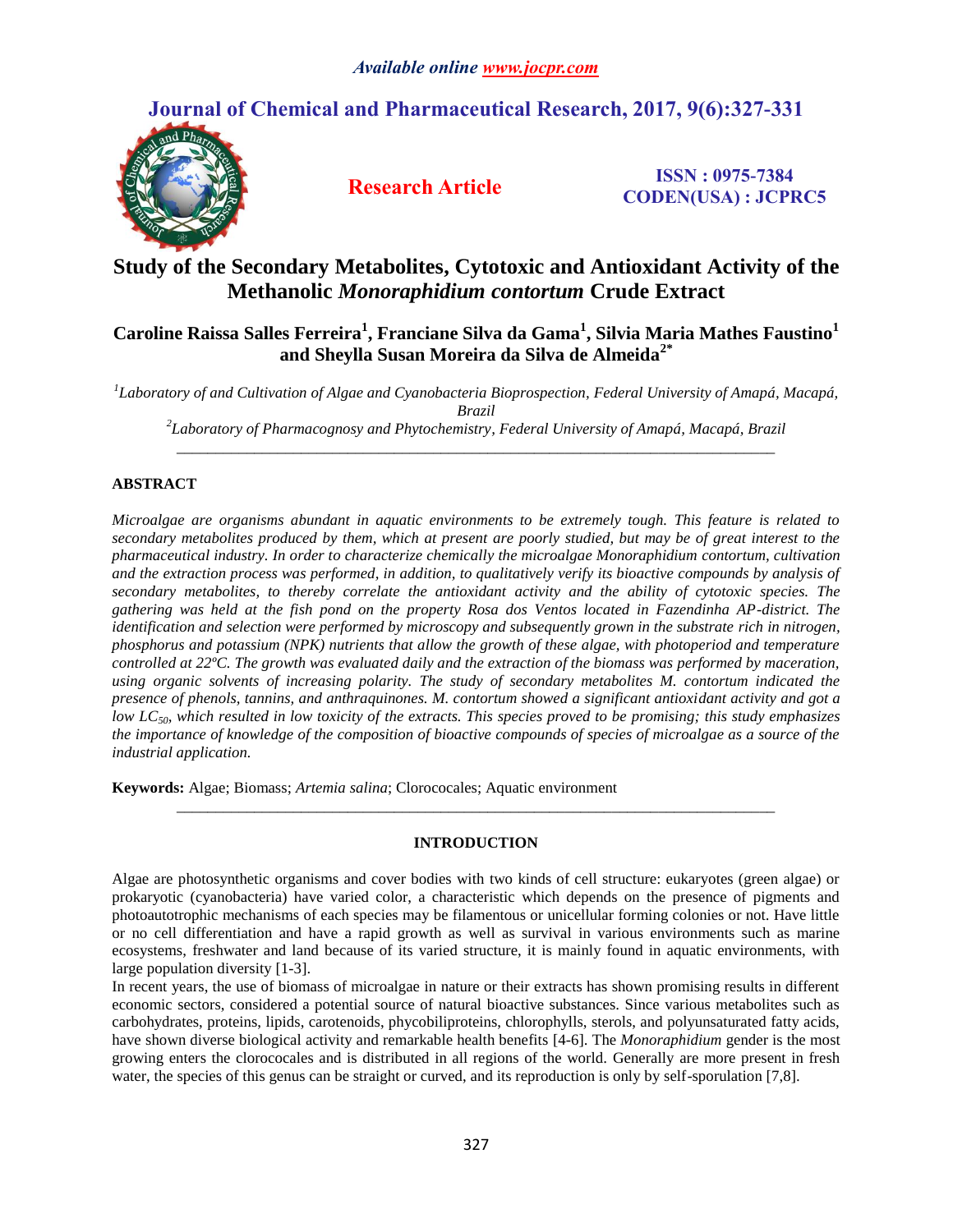Belonging to Selenastraceae family, *Monoraphidium contortum* presents with elongated cells, condensed spiral, apex gradually tapered with a single chloroplast, and the union occurs only when this in the reproductive process. Its predominant feature is the half-moon shape, its thickness decreasing from the center to the cell ends [7,9].

 $\mathcal{L}_\mathcal{L} = \mathcal{L}_\mathcal{L}$ 

Moreover, microalgae can produce a range of bioactive molecules with antiviral, anti-inflammatory, antibiotic, the latter activity demonstrated by *M. contortum*, as well as the antifungal capacity of some other species and their enzymatic actions and other pharmacological activities. It also enables the production of biofuels, the biodiesel manufacturing by esterifications reactions of some species of fatty acids (including *M. contortum*) because of its large capacity for energy generation, with a lipid content which can vary from 20 to 80 % of their biomass [3,10-12]. The study of secondary metabolites has been used as a screening system to determine distinct classes of compounds without detailed structural assignment of chemicals. The secondary metabolites play important roles in biochemistry and physiology of plants [12]. Due to lack of more knowledge about bio secondary metabolites synthesized and biological potential of this alga is intended to know the type of more characterized compounds and assess the cytotoxicity of the methanol extract.

The objective of this research was to carry out the analysis of secondary metabolites, cytotoxicity activity front *Artemia salina*, and antioxidant activity of the methanolic crude extract of *Monoraphidium contortum*.

#### **EXPERIMENTAL SECTION**

#### **Collection**

The study area is located on Highway Salvador Diniz, in Fazendinha district in the city of Macapa – Amapá. Samples were collected in fish tanks that are located on the property known as Rosa dos Ventos.

#### **Cultivation**

Cultivation was carried out in 1.0 L Erlenmeyer flask at liquid environment (distilled water) with specific nutrients for the species found, and aeration was performed to supply oxygen dissolved in the culture medium [13]. White fluorescent lamps of 20 w were used with an average luminance of 3200 Lux, and the culture was maintained at a constant temperature of 22°C. The cultivation environment was used BG-11 sterilized by autoclaving for 15 minutes at 121°C [14].

#### **Extraction**

In performing, the analysis used the lyophilized and milled biomass the extraction was carried out by thorough maceration method in methanol to yield 3.838g.

#### **Study of secondary metabolites**

The analyses were performed at the laboratory of Pharmacognosy/Phytochemistry of UNIFAP, using the Barbosa [15] methodology. The tests for identification of secondary metabolites were phenols, tannins, flavonoids, steroids, triterpenes, and alkaloids. A few milligrams of dry algal extract were used, and followed by the procedures in the internal protocol.

#### **Antioxidant activity**

For the antioxidant activity of the extract *Monoraphidium contortum* using free radical 1,1-diphenyl-2 picrylhydrazyl (DPPH), it was determined according to the methodology described by Sousa et al. [16 ] and Lopez-Lutz et al. [17] with modifications. In a test tube containing a solution of 40 mg/mL<sup>-1</sup> of DPPH previously diluted in methanol. The extracts from the microalgae and cyanobacteria were diluted at concentrations of 5; 1; 0.75, 0.50; and 0.25 mg/mL. In the Later analysis was added to 2.7 mL of the DPPH solution, supplemented with 0.3 mL of diluted extract in methanol, allowed to stand protected from light. After 30 min, the absorbance readings were made at 517 nm on the spectrophotometer. For the analysis was used the control, performed by DPPH calibration curve and the white utilized, was distilled water. The ability to scavenge the radical was expressed as percent inhibitory concentration ( $CI_{50}$ ), the amount of antioxidant required to decrease the initial concentration of DPPH by 50% [18], the absorption of DPPH solution containing the samples and pattern through radical oxidation inhibition percentage calculated according to equation below

$$
(\%AA) = \{ [(Abs_{sample} - Abs_{white})] / Abs_{controle} \}
$$

#### **Cytotoxicity test**

The toxicity bioassay was done according to Meyer et al. [19] with some modifications; the *Artemia salina* cysts to hatch were placed in saline solution under aeration at 25°C after 48 hours the larvae were removed for testing. Serial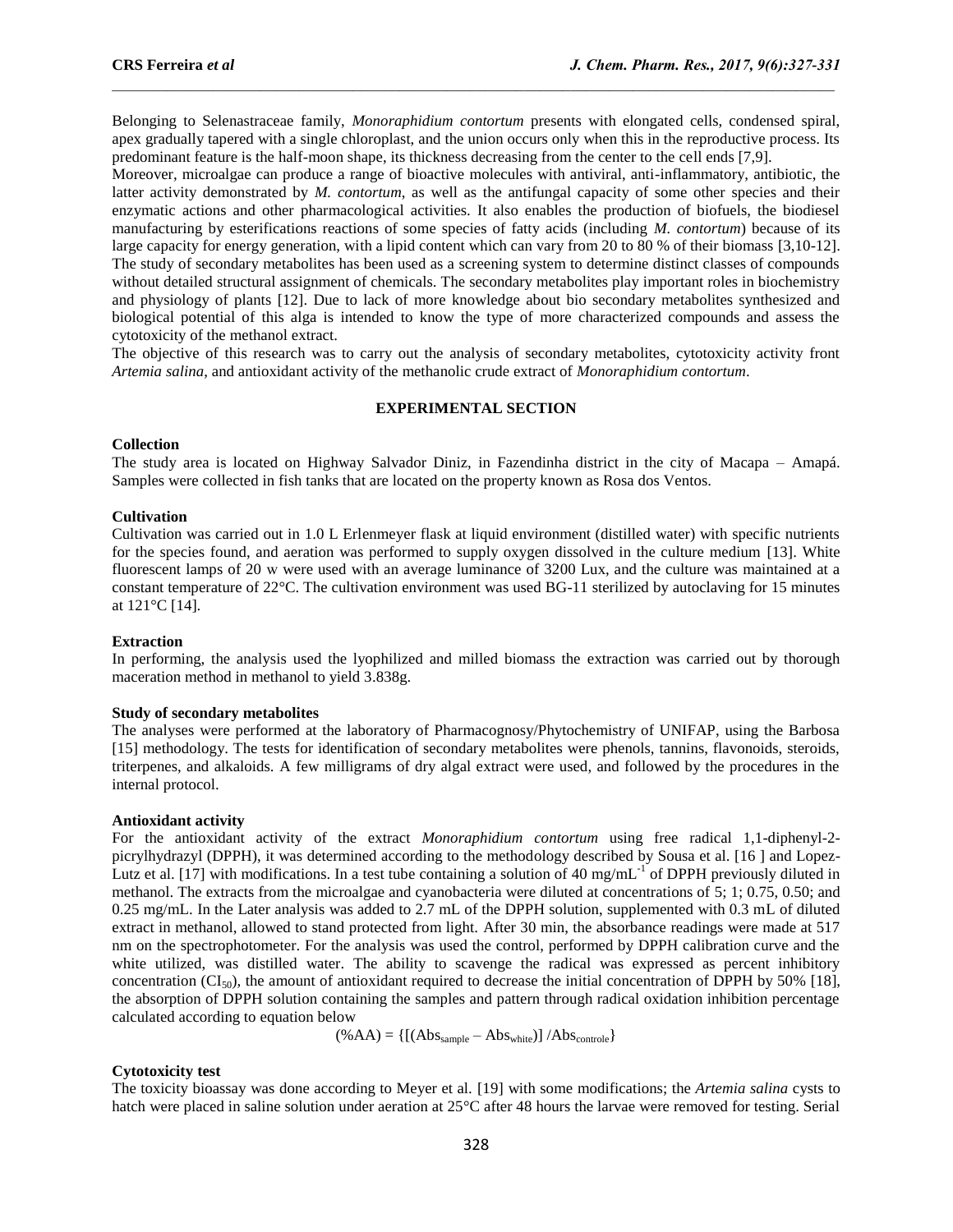dilutions were made of microalgae and cyanobacteria extracts in vials according to the calculation of efficiency, so as to enable to obtain the final concentrations of 1000, 750, 500, 250, 100 e 50 µg/mL. Control tubes were prepared to contain only the solvent dimethyl sulfoxide (DMSO) and saline solution. The test was performed in triplicate, and for each cyanobacterium and microalgae extracts were prepared 3 series of tubes (a number for each concentration, 3 test tubes for each group). To each test tube were transferred 10 larvae. The tube volume was completed to 5 ml with saline solution. After 24 h in contact with the suspension of the extracts was performed by counting the number of surviving larvae. The data of mortality (%) of larvae of *A. salina* in relation to the increased concentration (µL) of *M. contortum* extract was analyzed by SPSS in Probit graph to determine the lethal concentration which causes 50% mortality of the population  $(LC_{50})$ .

 $\mathcal{L}_\mathcal{L} = \mathcal{L}_\mathcal{L}$ 

#### **RESULTS AND DISCUSSION**

In the analysis of secondary metabolites for *Monoraphidium contortum*, tests have determined the presence of phenols, tannins, and anthraquinones as shown in Table 1.

| <b>Secondary metabolites</b>       | <b>Result</b> |
|------------------------------------|---------------|
| Organicacids                       |               |
| Polysaccharides                    |               |
| Phenols and Tannins                |               |
| Flavonoids                         |               |
| Alkaloids                          |               |
| Steroids and triterpenoids         |               |
| Anthraquinone                      |               |
| Catechins                          |               |
| Saponins espumídicas               |               |
| Reducing sugars                    |               |
| Proteins and amino acids           |               |
| Purines                            |               |
| Note: Absent $(-)$ ; Present $(+)$ |               |

The phenols have pharmacological properties such as antiviral or antimicrobial and antioxidant [20]. In a study Scholz; Liebezeit.[12] demonstrated a significant characteristic of bacterial activity in *M. contortum*, which may related to the presence of phenolic compounds. Tannins are phenolic compounds, and therefore are highly chemically reactive, have the ability to form hydrogen bonds, intra- and intermolecular [21], classified into two groups, based on their structural type: tannins hydrolyzable and condensed tannins. It has astringent hemostatic function and its therapeutic applications are related to these properties [22]. The extract also showed reactivity to anthraquinones (using the ammonium hydroxide solution NH4OH 10%), natural quinone derivatives of anthracene, are formed from the oxidation of phenols they are from the group of quinones, aromatic compounds, their properties are attributed, antifungal, bactericides and repellent to some insects attacks, and especially laxative activity, despite its use limited by adverse effects caused. In the industrial scale, their derivatives are quite used as textile dyes [23,24]. The evaluation of the antioxidant activity of *M.contortum* showed IC<sub>50</sub> values of 6.3 mg/mL (Figure 1) and correlation coefficient (R2) of 0.9939. The effectiveness of the elimination of DPPH from the through  $IC_{50}$ , the lower the value, the higher the antioxidant activity of the sample.

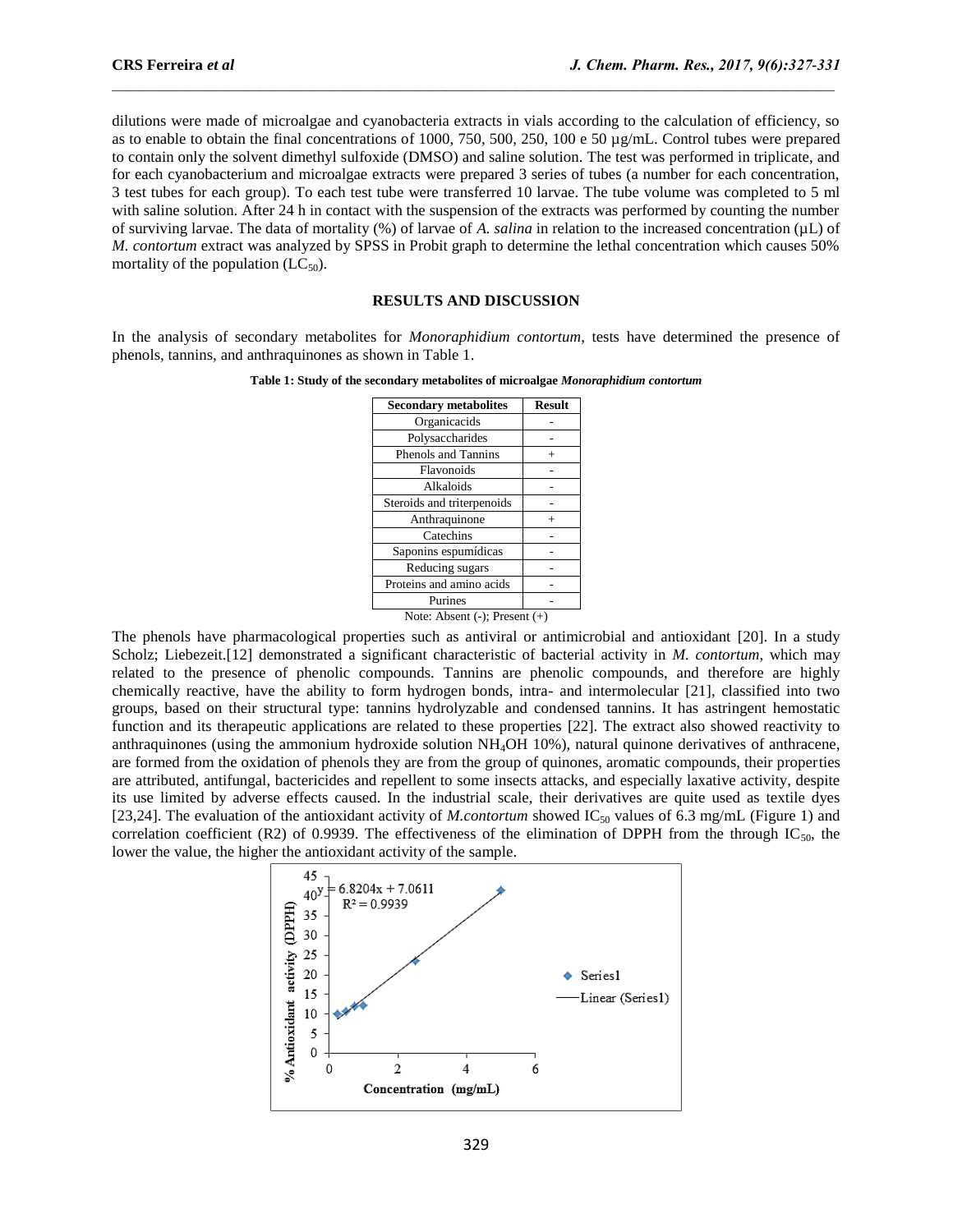#### **Figure 1: DPPH reduction capacity at the concentrations used in** *M. contortum***in30 minutes of time**

 $\mathcal{L}_\mathcal{L} = \mathcal{L}_\mathcal{L}$ 

The highest percentage of inhibitory activity to *M. contortum* concentration was 5 mg/mL with 38% ( $\pm$  0.688), and 2.5 mg/mL with 21% ( $\pm$  0.417), and lower concentrations of 0.25, 0.50 and 0.75 mg/mL with 9% ( $\pm$  1.068) 10% ( $\pm$ 1.548) and 11% ( $\pm$  0.490) respectively. By comparing with the standard of vitamin C (0.03 mg/mL-1), which has a high antioxidant property, it shows significant inhibition of DPPH values of the microalgae*M. contortum*, which indicates an increase in antioxidant activity to the oxidative degradation process, namely the extract acts as a hydrogen donor to the radical [25]. Chlorophyta species, such as *M. contortum*, showed 10 to 30% inhibition of DPPH, and the upper current result, reaching 38% [26]. As shown by Garcia and Guerrero [27] with ethanol extract of Chlorella vulgaris with a high percentage of the antioxidant activity found.

The substances with antioxidant properties in microalgae can be of various natures, from carotenoids, vitamins, phycobiliproteins and polyphenols, tannins [28]. However, despite few studies, several authors have correlated results for the total phenolic content and antioxidant activity in the presence of algae [29-31]. The phenols are likely to react with free radicals, stabilizing them. This is the ability of the phenolic compounds to counteract the free radical structures due to their chemical structure comprising at least one aromatic ring having hydroxyl groups which are removed by reducing this group to a less reactive form, hydrazine [32,33].

Chaudhuri et al. [34] correlated to the antioxidant activity of microalgae Euglena tuba the tannins and alkaloids and obtained a correlation signification coefficient  $(R2 = 0.9486)$ , confirming the antioxidant activity of these two compounds. The cytotoxicity assay with *A. saline* determining the lethal concentration of 50% active components and extracts in a saline environment with DMSO and microalgae extract, carried out in a 24-hour period, the larvicidal activity of the species *M. contortum* extract (Figure 2). Where the mortality rate of the values expressed in percentage of mortality (%), where it is observed that the highest mortality rate was found in the concentration of 1000μg/mL with 40.9% demonstrating the extract is non-toxic as stated Nguta et al. [35].



**Figure 2: Cytotoxicity assay results for** *M.contortum* **relative concentration (µg/ml) x mortality (%)**

Relative to *A. salina* test, there was no high  $LC_{50}$  toxicity (2414.892), after exposure to 24 hours, it was found a result similar to the study of Scholz and Liebezeit [12], who conducted toxicity tests front of *A.salina* with various kinds of microalgae and cyanobacteria families, including *M.contortum*, collected from salty waters. It showed no toxicity after the first 24 hours, for such results, these authors point out that when the greater the exposure time of the extracts larvae, the greater the sensitivity of the test, thus suggesting a time higher than 48h for more comprehensive results.

However, it is emphasized the importance of the findings for the potential of biotechnological development to products for human use, not to present significant toxicity.

#### **CONCLUSION**

Based on these results, it is concluded that *M. contortum* has great potential due to secondary metabolites found and its strong antioxidant activity in addition to, its extract is non-toxic. It is proving to be a promising source of natural resources, used in the pharmaceutical industry.

#### **REFERENCES**